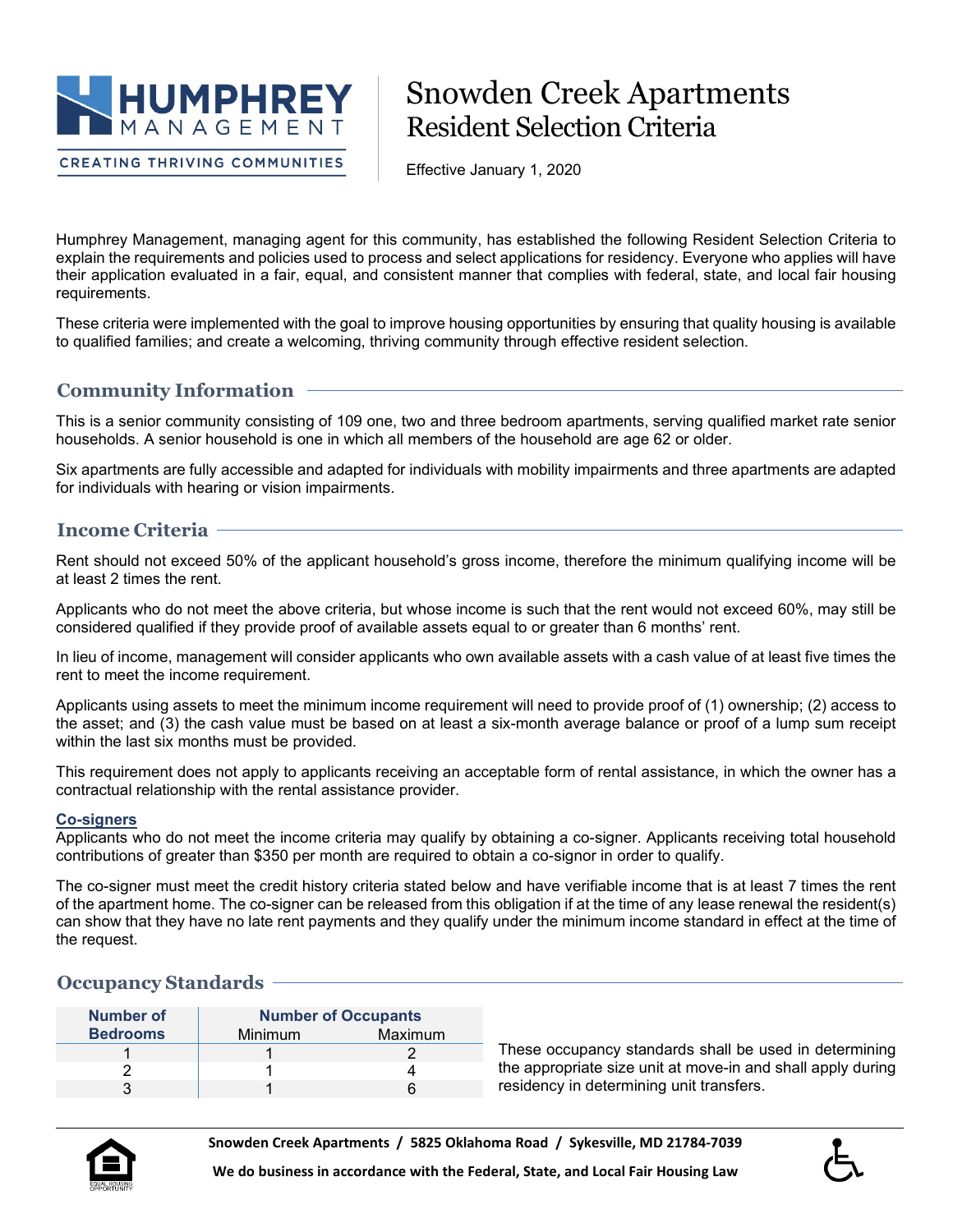# **Application Process**

All members of the household must be 62 years old or older to apply. Applicant households must submit a single application executed by all adults in the household. All adult applicants, including those wanting to be added to existing households, are required to complete an application packet and consent to the release of information necessary to verify they meet the income and screening criteria.

If the move-in date is over 120 days from the date of the application income must be reverified.

## **Required Documentation**

This documentation is not required to submit an application, however must be submitted before the applicant household can move into a unit. Management will not accept photocopies, or documents that appear fraudulent or altered. This documentation must be the original, which management will photocopy. Management will store the copies in the applicant's file.

## **For Income Verification Purposes:**

- **Employed applicants may provide 4 most recent, consecutive paystubs**
- Current benefit statements
- Self-employed applicants may provide the most recent year's federal tax return with supporting schedules; or a profit/loss statement executed by an accountant or attorney; or other documentation deemed acceptable by management.

## **For Identification Purposes:**

- Driver's License or other forms of Photo ID for all adult household members.
- Disclosure of Social Security Numbers for all adult household members.
	- $\circ$  If no social security number (SSN) has been assigned to a particular family member, the applicant must submit any of the following documents\*:
		- Individual Taxpayer Identification Number (ITIN)
		- Form I-151/I-551: Alien Registration Card (Green Card)
		- Form I-688: Temporary Resident Card
		- Form I-688B: Employment Authorization Card
- Verification of any other information provided by the household relevant to the screening criteria.

\*Management is requesting these documents for the purpose of running Credit & Criminal screenings.

## **Applicant Screening Criteria**

## **Disclosure & Verification Criteria**

As part of the screening process, any answers or documentation provided by an applicant as part of the application are subject to verification. Failure to disclose any information and/or answer all questions in the application or attachments to the application, fully and truthfully, may constitute grounds for denial or rejection of the application.

All income must be verifiable independent of the applicant. Self-employed applicants must provide acceptable proof of income (e.g. income tax returns or accountant letter). Income from assets may be calculated and used in the overall household income determination.

## **Credit History Criteria**

Third party screening for credit and rental history will be done for all adult household members. All adult household members will be required to meet the credit standards established at the community. Any household that does not meet the rental scoring system used by a third-party screening company will be declined.

All applications will be evaluated on a rental scoring which is based on both real and statistical data. This data includes, but is not limited to: (1) Payment history; (2) Quantity and type of credit accounts (Credit cards, car loans, mortgages, etc.); (3) Outstanding debt; (4) Collection records; (5) Public records (Civil judgements, bankruptcies, evictions, etc.); (6) New credit inquiries within the last two (2) years; (7) Medical collections are excluded and will not decrease your rental scoring.

Money due to any previous landlord can result in an automatic rejection of the application regardless of any other criteria.

The rental scoring determination is as follows:

533 and above **Accept**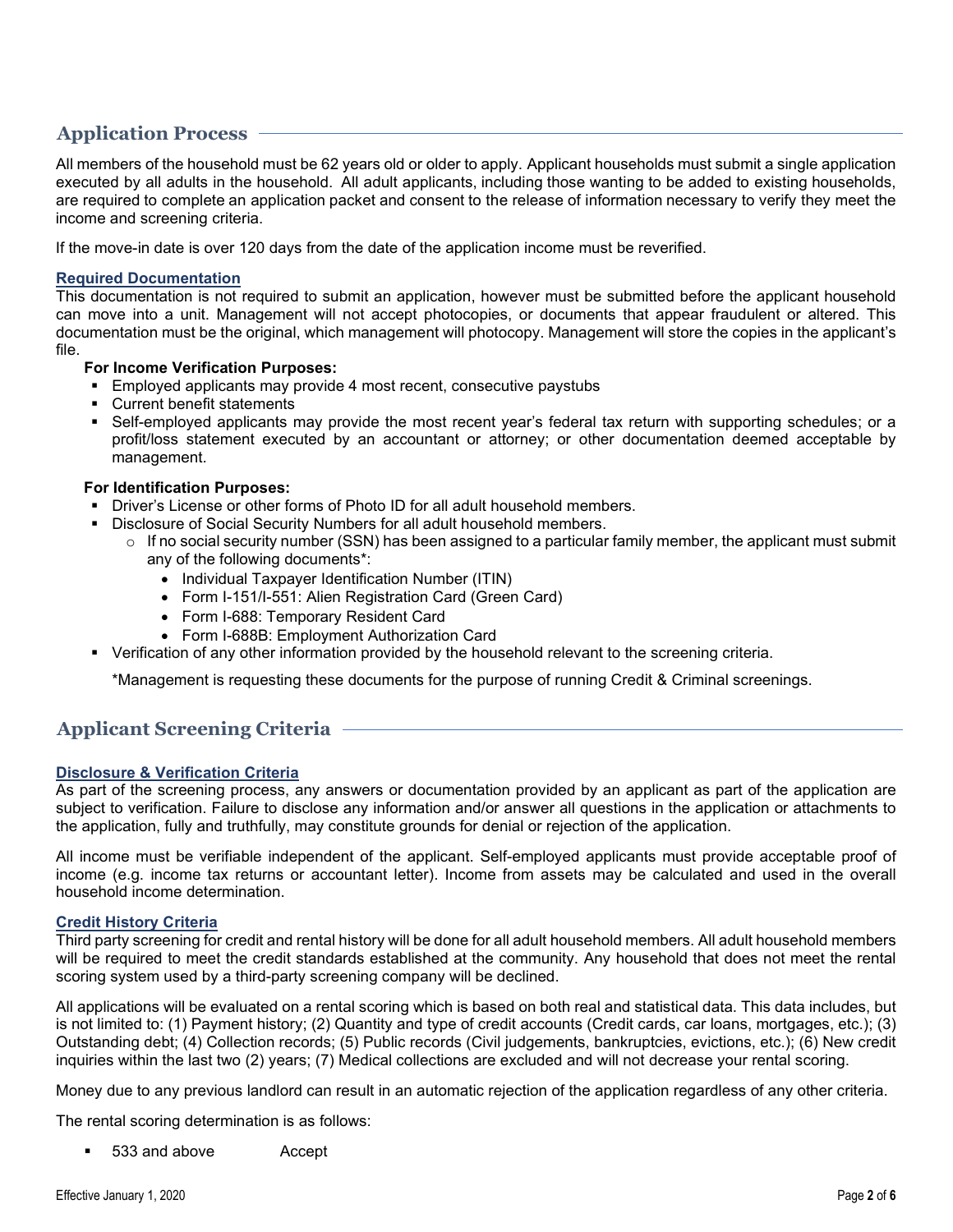- 532 and below Decline- See the Section on Rejections of Applicant(s) for the Appeal Procedure
- No credit or not enough credit to generate a score will receive a recommendation of Refer from the third-party screening company. This rating requires Regional Manager approval.

## **Residential History Criteria**

An application may be rejected for one (1) of the following reported on any adult applicant:

- 1. One (1) eviction from a previous housing unit within the last three (3) years.<br>2. Three (3) or more late payments of rent within the last six (6) month period.
- Three  $(3)$  or more late payments of rent within the last six  $(6)$  month period.
- 3. Landlord references are verified for the previous 3 years (36 months). If any Landlord reference is returned to us wherein the previous landlord has signed that the applicant exhibited the following behavior:
	- a. Housekeeping issues
	- b. Records of disturbance of neighbors, destruction of property or other disruptive or dangerous behavior includes behavior or conduct which adversely affects the safety or welfare of other persons by physical violence, gross negligence or irresponsibility which damages the equipment or premises in which the family resides which is disturbing or dangerous to neighbors or disrupts family and community life.
	- c. Non-compliance with Lease Agreements includes but not limited to evidence of any failure to comply with the terms of lease agreements on prior residences, such as providing shelter to unauthorized persons, failure to comply with recertification process, keeping of pets or other acts in violation of rules and regulations, painting or decorating without permission of owner, etc.
- 4. Consideration will be given to the applicant if it is proved (documentation may be required) that the aforementioned rental history was beyond the control of the applicant. Examples would be: reduction in labor force, illness, extremely high medical bills, divorce, etc.

## **Criminal History Criteria**

Every adult applicant is required to sign a consent form allowing all relevant criminal information to be released. Applications will be rejected for any history found that could affect the health or safety of any resident or if any of the following are reported:

- 1. Any household member(s) is subject to a state sex offender lifetime registration requirement (if allowable by state).
- 2. Any household member(s) has been convicted of any violent criminal activity.
- 3. Any household member(s) has one conviction of a felony or misdemeanor against persons that has occurred in the past 7 years or in which the scheduled end of sentence occurred within the past 7 years.
- 4. Destruction of property or any other offenses that pose a threat to the well-being and safety of our residents, employees, or community.

# **Rejection of Applications**

If an applicant disputes the accuracy of any information provided to the management office by a screening service or credit reporting agency, the applicant may contact the screening company that supplied the information within 60 days of the denial to obtain a copy of the screening results. The name and address of the screening company and a reference number will be provided in the denial letter.

Applicants who are denied must wait 90 days before reapplying at the community. No apartments will be held during the appeal process with a screening company or credit reporting agency. If the screening company or credit reporting agency determines the denial was incorrect due to missing or incorrect information, the 90-day waiting period will be waived.

If the applicant disputes the denial of an application due to income qualifications, they may submit an appeal. This appeal must be submitted in writing within 14 days of notice that the application has been declined to the Director of Compliance for Humphrey Management. Contact information and instructions for how to submit appeals will be contained in the denial letter. A decision will be returned in writing within 14 days of receipt of the Appeal.

## **Transfer Policy**

Current residents who need to transfer due to one of the following reasons will be given priority over new applicants. Transfers will be granted for the following reasons, and in the following order of priority.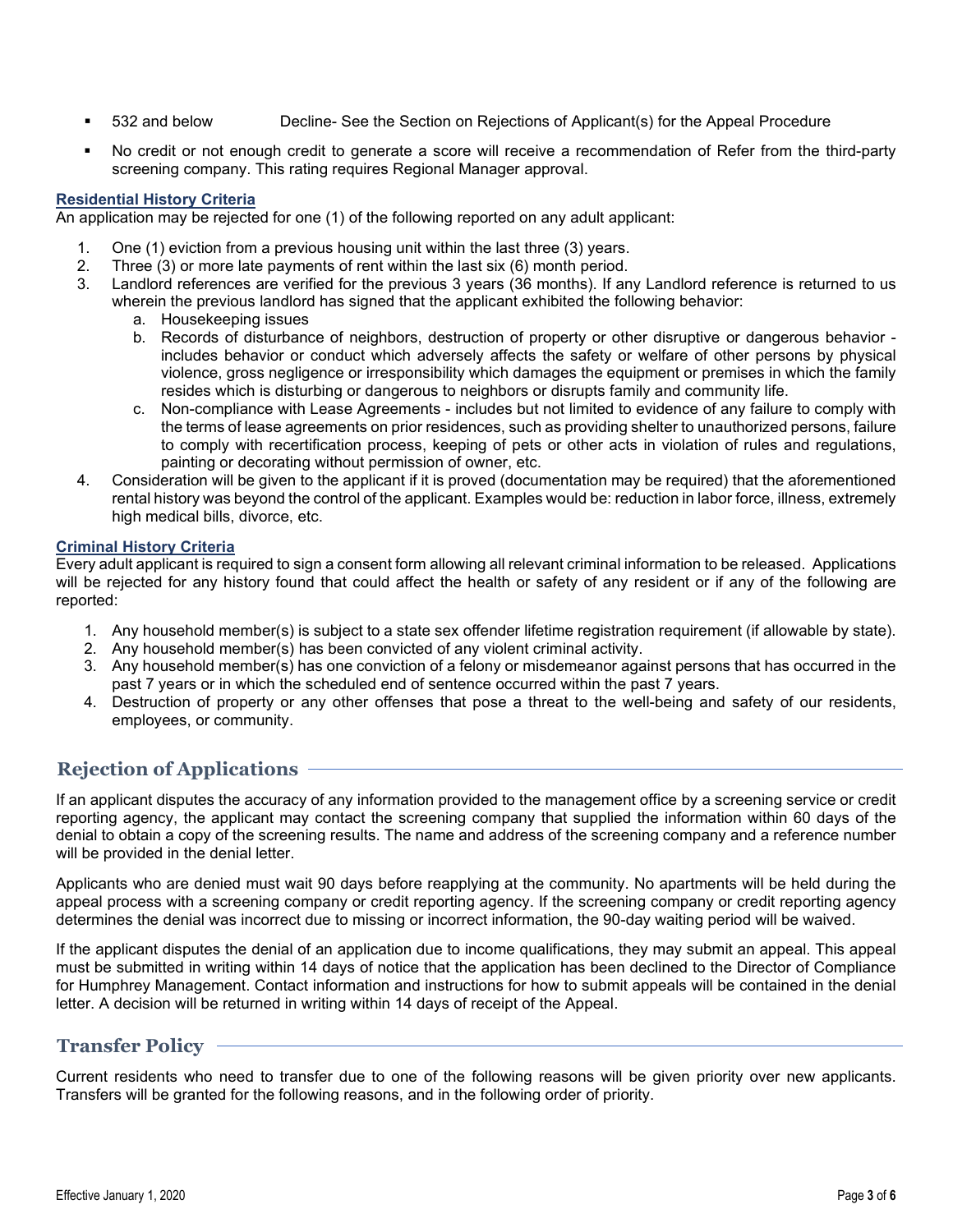## **1. Uninhabitable Transfer:**

Management may initiate a unit transfer when a unit has been rendered uninhabitable due to fire, natural disaster or other circumstance if management determines that the circumstance giving rise to the unit being rendered uninhabitable was not caused by the negligence of the resident household members or their guests.

Management may initiate a unit transfer when a unit is in need of repairs to correct defects hazardous to life, health or safety or in need of repairs deemed necessary by management that cannot be performed with the Resident residing in the Unit.

## **2. Reasonable Accommodation Transfer:**

A resident with a disability may request a unit transfer when an accessible unit or unit with some accessibility features is needed by the resident as a reasonable accommodation.

Management will provide reasonable accommodations to individuals with a disability to the maximum extent feasible. Management may modify the Resident's existing unit or transfer the Resident to another unit with the features required, upon availability. No Resident shall be permitted to transfer into an accessible unit from a non-accessible unit unless he or she requires the features of that unit, except in an emergency, as determined by management.

For more information please refer to the 'Disability and Reasonable Accommodation' section below.

## **3. Accessible Unit Transfer:**

Management shall require a resident to transfer when the unit is equipped with accessibility features that the occupying household does not need, and a resident or applicant has been identified who does need the accessibility features of the unit.

In the event of a management initiated or required transfer management will notify the resident in writing of the requirement & reason for transfer, the time frame for transfer, and consequences for failing to transfer.

#### **Elective Transfer**

The following policies apply to residents who wish to transfer for reasons other than those listed above. Residents who elect to transfer may be given priority over new applicants.

## **Eligibility for Transfer:**

The following conditions must be met in order for an applicant household to be eligible for transfer:

- 1. The household must requalify under the community's current Resident Selection Criteria.
- 2. The household must be current on their rental payments and must not have three or more late rental payments, within the last six months.
- 3. Management will conduct a housekeeping inspection of the household's current unit. Failure of the housekeeping inspection or discovery of damages that are beyond the scope of normal wear and tear may be grounds for denying the transfer request.

#### **Fees:**

The household is subject to a transfer fee of \$500, due within 48 hours of management's transfer unit offer. The transfer fee must be received prior to the transfer.

#### **Transfer Policies:**

Existing households who wish to transfer must submit a full application in a manner consistent with the Application Process as described in this document.

The security deposit is due at lease signing. Management does not allow the transfer of the security deposit from the original unit to the new unit.

Any charges assessed during the move-out process of the original unit will be applied to the security deposit of the original unit. Management will notify the resident in writing of any charges in excess of the original security deposit and such charges will be due immediately.

Existing household's wishing to transfer are not eligible for any move-in specials the community may be offering.

Households are only eligible to transfer at the end of the current lease.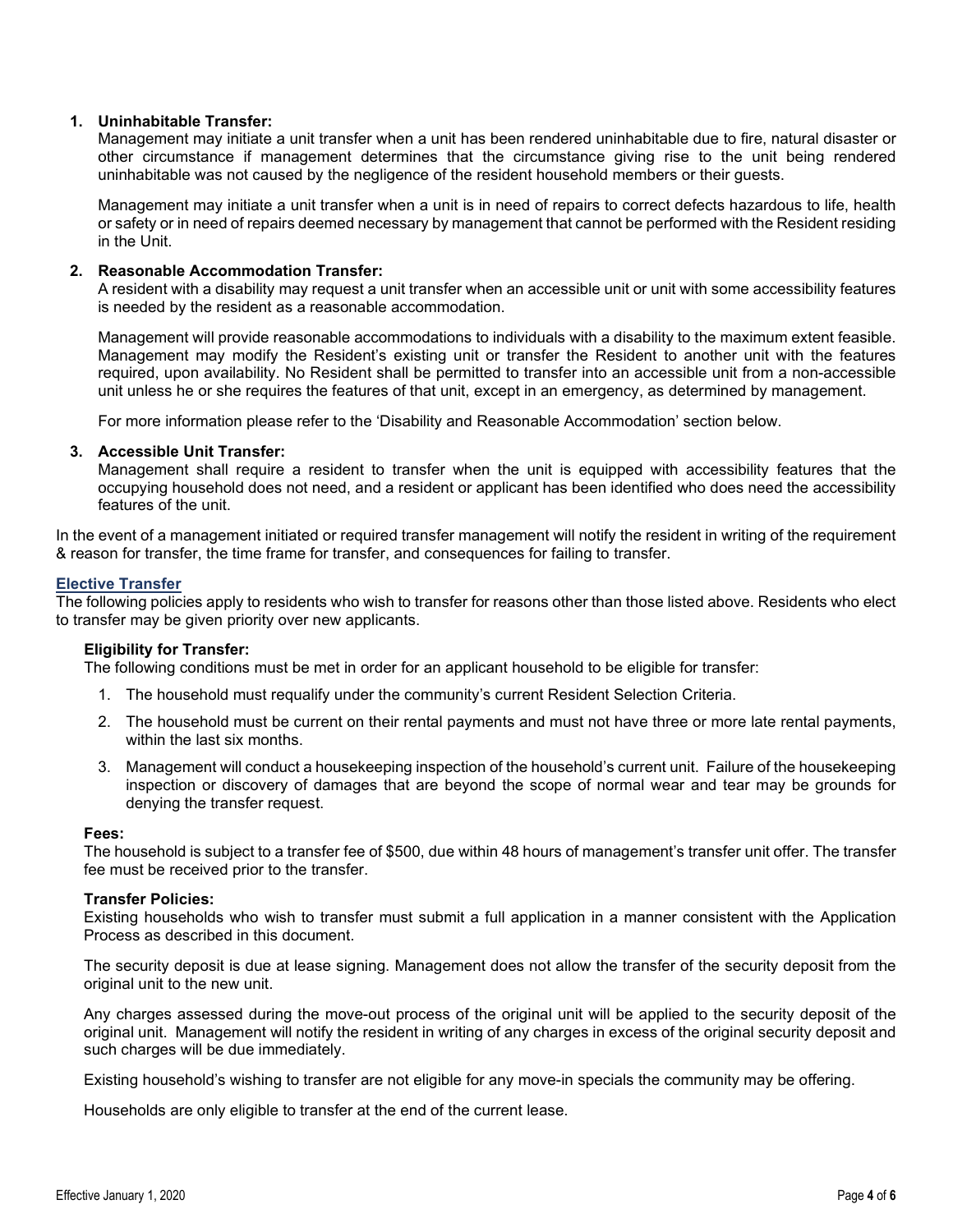# **Civil Rights Protections**

It is the policy of Management to comply with current and future legislation protecting the rights of applicants, residents and staff, including but not limited to:

- Section 504 of the Rehabilitation Act of 1973
- Fair Housing Amendment Act of 1988
- Title IV of the Civil Rights Act of 1964

## **Fair Housing**

Humphrey Management will follow and abide by the Fair Housing and Equal Opportunity Laws and any other Fair Housing and Civil Rights Laws in effect in the intake and processing of applications and selecting residents.

We will not discriminate against any person on the basis of the following protected classes:

Federal: Race, Color, National Origin, Religion, Sex, Disability, Familial Status

Maryland: Race, Color, National Origin, Religion, Sex, Disability, Familial Status, Marital Status, Sexual Orientation, Gender Identity

## **Disability & Reasonable Accommodations**

Management will utilize the Telecommunications Relay Services accessed by dialing 711 to communicate with persons with hearing or speech disability. Management will conduct in person interviews for any applicant or resident needing assistance with the application process.

Management will seek to identify and eliminate situations or procedures that create a barrier to equal housing opportunities for all. In accordance with Section 504, management will make reasonable accommodations for individuals with disabilities (applicants or residents). Such accommodations may include a change in the method of administering policies, procedures, or services.

In addition, management may perform modifications to the dwelling or common areas where such modifications would be necessary to afford full access for qualified individuals with disabilities.

A person with a disability may request a reasonable accommodation at any time during the application process or residency in writing, orally, or by any other equally effective means of communication. Requests for accommodations should be submitted to the Community Manager.

Upon receipt, management shall review the request, and if necessary, shall require the resident to provide additional documentation or meet with management to discuss the request. Provided the resident has submitted all necessary documentation and complied with management requests, a final written determination shall be issued within thirty (30) days after receipt of the resident's initial request.

If an individual with a disability requires an accommodation or modification, Management will honor the request unless doing so would result in:

- (a) A violation of State and/or federal law;
- (b) A fundamental alteration in the nature of the program;
- (c) An undue financial and administrative burden on the Owner or Management Agent;
- (d) A structurally infeasible alteration; or
- (e) An alteration requiring the removal or alteration of a load-bearing structural member.

In such cases, Management will offer other suggestions that would not result in the circumstances described above.

## **Accessible Units**

This community's accessible units are reserved for persons who need the accessibility features of the unit.

Accessible units will be held for 30 days during lease up if an applicant requiring the features of the unit is not located. If after this 30-day period an eligible household requiring the accessible features of the unit is not found, the unit may be rented to an otherwise qualified household. If no household members in an accessible unit require the features of the unit, the household must transfer to a comparable and available non-accessible unit (for which the household qualifies) at the owner's expense when the accessible unit is needed for an applicant who requires the unit's features.